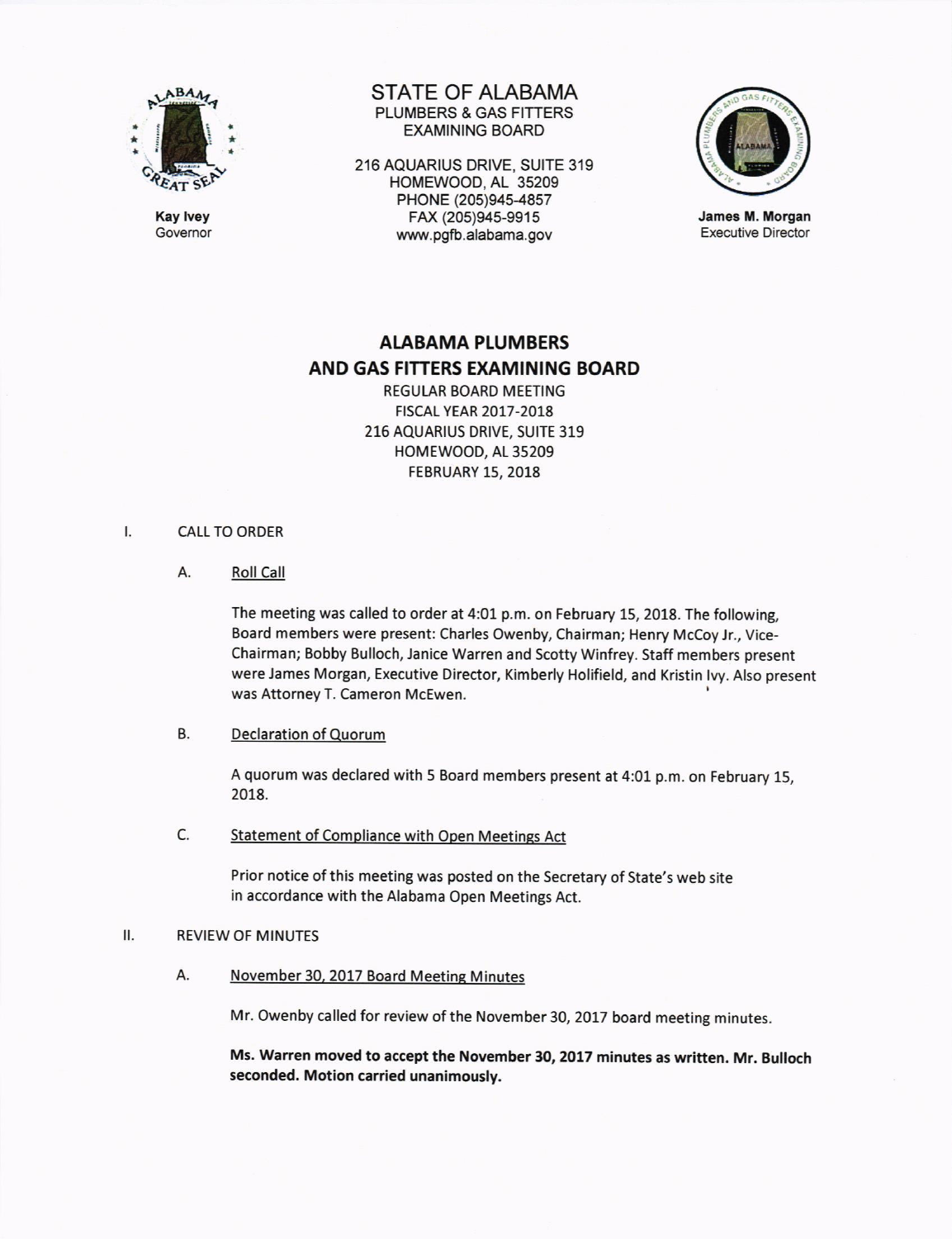#### FINANCIAL STATEMENT  $III.$

Mr. Owenby called for review of the January 31, 2018 financial statement

Mr. Mccoy moved to accept the January 31, 2018 financial statement. Mr. Winfrey seconded. Motion carried unanimously.

### IV. **INVESTIGATIVE COMMITTEE**

A. lnvestigative committee report

The committee reports of the lnvestigative Committee were given by Mr. Bulloch. The investigative Committee reviewed 5 cases. The committee opened 5 cases with probable cause

Ms. Warren moved to accept the recommendation to open 5 cases with probable cause. Mr. Mccoy seconded. Motion carried unanimously with one recusal (Mr. Bulloch).

## B. Consent Agreements & Consumer Complaints

The Board voted to close 8 licensed contractor cases. Detail listing attached.

Mr. Winfrey moved to close the 8 licensed contractor cases. Ms. Warren seconded. Motion carried unanimously with one recusal (Mr. Bulloch).

# C. Garv Pettus certification reinstatement.

Mr. Gary Pettus sent in a request to have his Master Plumber/Gas Fitter Certification reinstated.

Mr. Bulloch moved to reinstate Mr. Gary Pettus Master Plumber/Gas fitter Certification provided he has paid all fees and complied with all the terms of the final order. Ms. Warren seconded. Motion carried unanimously.

#### V. REPORT ON FEES WAIVED

#### А. Waiver of Fees

A total of 17 licensees' were approved for waiver of annual fees and penalties.

Mr. Bulloch moved to accept the approval of the waiver of annual fees and penalties. Mr. Mccoy seconded. Motion carried unanimously.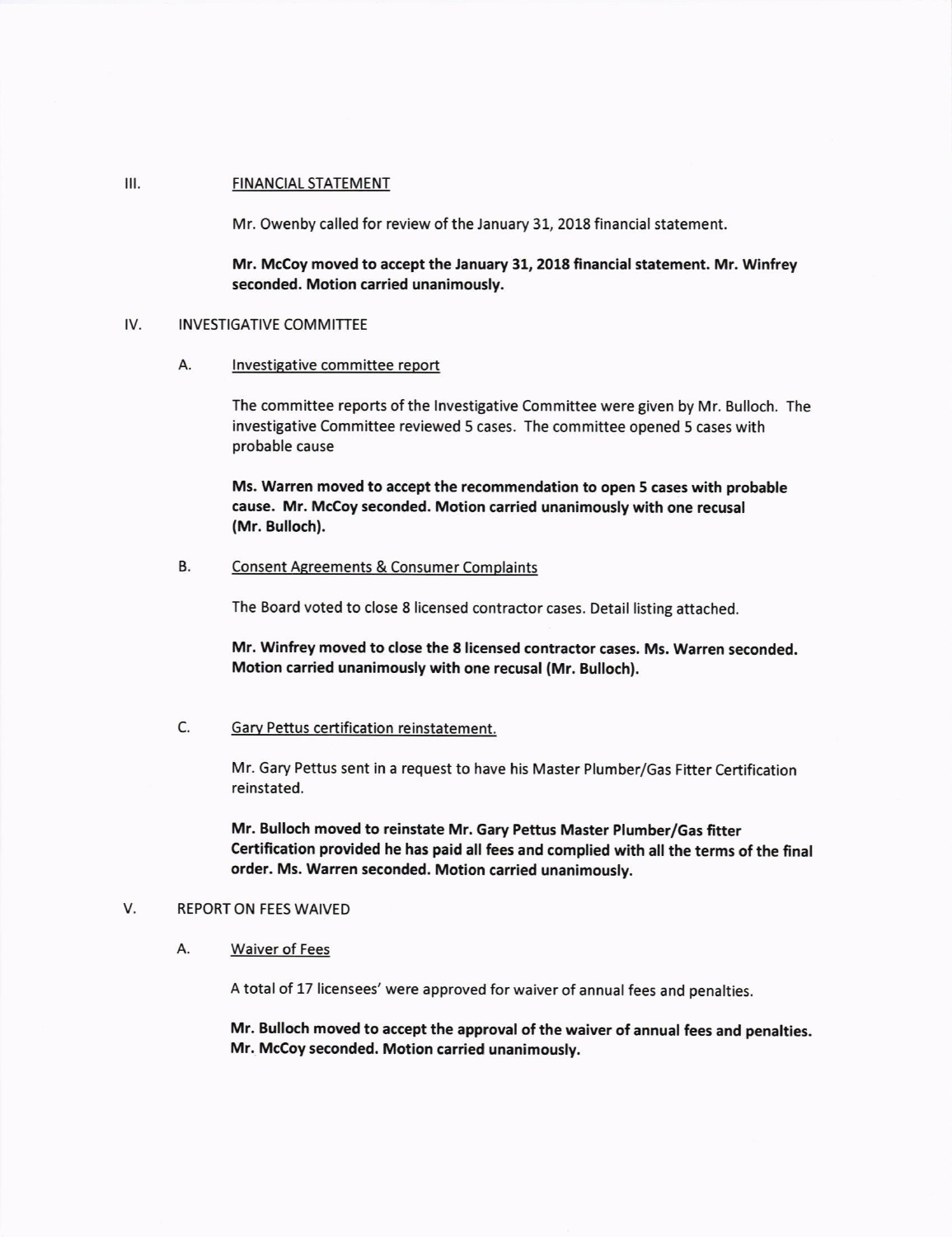#### VI. **OLD BUSINESS**

### A. Report from Attorney Personnel Committee

The Attorney Personnel Committee met to discuss the attorney position. The committee decided to dissolve the committee and allow the Executive Director to determine whether or a not a full or part time attorney is needed.

Ms. Warren moved to dissolve the Attorney Personnel Committee and allow the Executive Director to make the decision on whether the attorney position should be full time or part time. Mr. McCoy seconded. Motion carried unanimously.

#### NEW BUSINESS v<sub>II</sub>.

### A. **Inter Agency Agreement for Attorney**

The Board discussed extending the attorney agreement with the Funeral Services Board through May 31, 2018.

Ms. Warren moved to extend the contract with the Funeral Service Board through May 31, 2018 and to give the Executive Director the Authority to work out the terms of the agreement. Mr. Bulloch seconded. Motion carried unanimously,

### B. Proposed Rule Changes

The Board review and discussed the proposed rule changes

Mr. Winfrey moved to adopt the rules and regulations as presented. Mr. Bulloch seconded. Motion carried unanimously.

### C. Yearlv Pav lncrease for Kimberlv Holifield

The Board voted to give Kimberly Holifield a two-step increase from \$69,098.40 to 572,686.40 effective March 1, 2018.

Ms. Warren moved to give Kimberly Holifield a yearly two-step increase from \$69,098.40 to \$72,686.40 effective March 1, 2018. Mr. McCoy seconded. Motion carried unanimously.

### D. Vehicle Purchase

The Board discussed purchasing three new vehicles. The Board prefers the vehicles be SUV's.

Mr. Bulloch moved to purchase three new vehicles. Ms. Warren seconded. Motion carried unanimously.